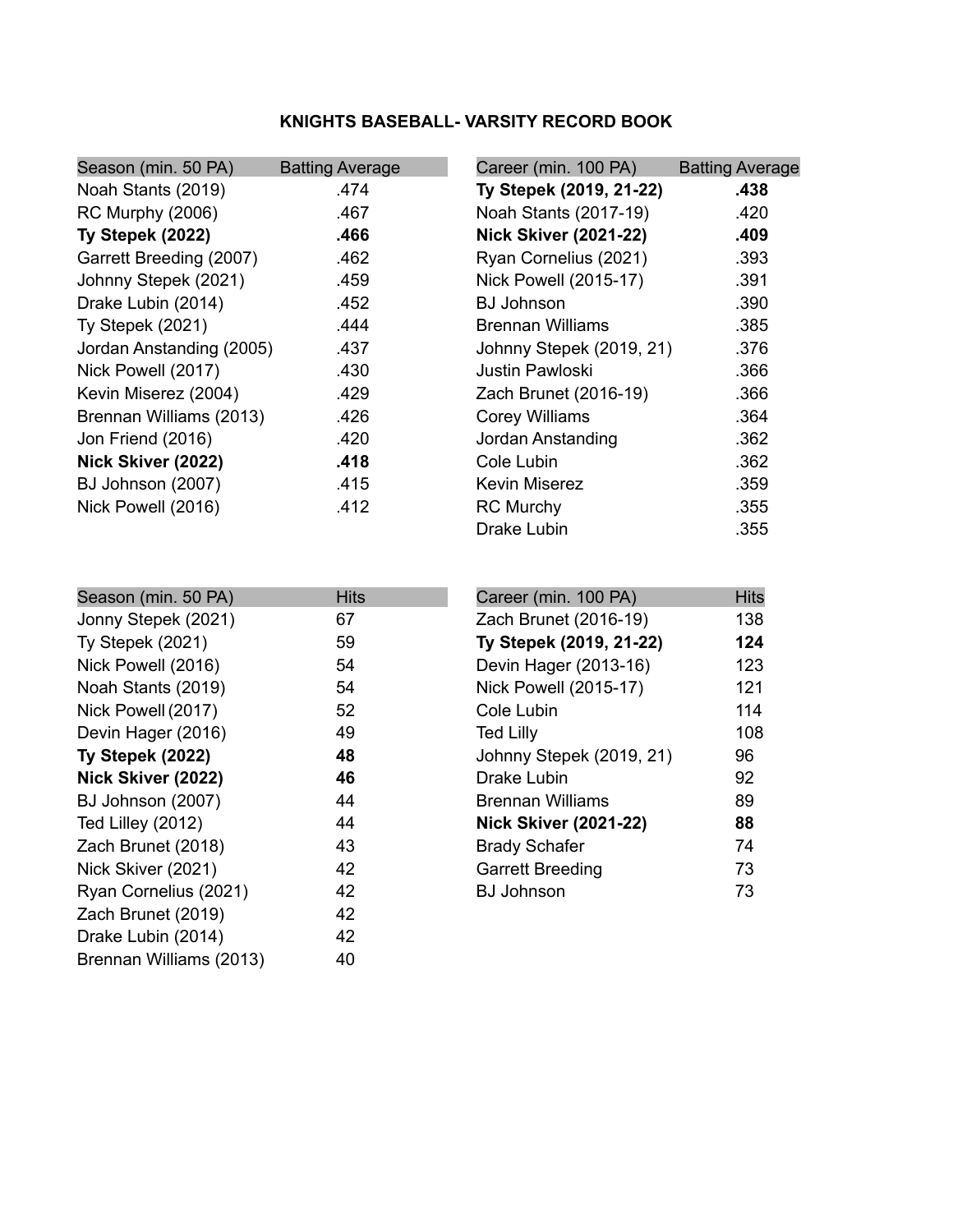| Season (min. 50 PA)                      | <b>Runs</b> |
|------------------------------------------|-------------|
| Johnny Stepek (2021)                     | 54          |
| Nick Powell (2017)                       | 44          |
| Nick Powell (2016)                       | 44          |
| Ty Stepek (2021)                         | 42          |
| Drake Lubin (2014)                       | 39          |
| Ty Stepek (2022)                         | 36          |
| Ryan Cornelius (2021)                    | 35          |
| Nick Skiver (2022)                       | 34          |
| Zach Brunet (2018)                       | 34          |
| Alex Klein (2021)                        | 31          |
| Nick Skiver (2021)                       | 31          |
| Cole Lubin (2012)                        | 31          |
| Nick Sokol (2021)                        | 30          |
| Justin Palowski (2015)                   | 30          |
| Tommy Larson (2018)                      | 29          |
| Noah Stants (2019)                       | 29          |
|                                          |             |
|                                          |             |
| Season (min. 50 PA)                      | <b>RBI</b>  |
| Johnny Stepek (2021)                     | 49          |
| Ty Stepek (2021)                         | 41          |
| Billy Morris (2021)                      | 37          |
| Brennan Williams (2013)                  | 36          |
| <b>RC Murphy (2006)</b>                  | 34          |
| Devin Hager (2016)                       | 33          |
| Zach Brunet (2017)                       | 30          |
| Nick Powell (2017)                       | 30          |
| Nick Sokol (2021)                        | 27          |
| Russ VanMaele (2008)                     | 27          |
| Danny Tursell (2008)                     | 26          |
| Zach Brunet (2019)                       | 24          |
| Caleb Shedlarski (2022)                  | 22          |
| Nick Skiver (2021)<br>Jack Elkins (2019) | 21<br>21    |

| Career (min 100 PA)        | Runs |
|----------------------------|------|
| Nick Powell (2015-18)      | 106  |
| Drake Lubin                | 94   |
| Zach Brunet (2016-19)      | 93   |
| <b>Ted Lilley</b>          | 87   |
| Ty Stepek (2019, 21)       | 84   |
| Devin Hager (2013-16)      | 80   |
| Cole Lubin                 | 77   |
| Johnny Stepek (2019, 2021) | 69   |
| Joey Ventimiglia           | 67   |
| Brennan Williams (2012-13) | 57   |
| Hunter VanMaele            | 53   |

| Career (min 100 PA)           | <b>RBI</b> |
|-------------------------------|------------|
| Brennan Williams (2011-13)    | 79         |
| Devin Hager (2013-16)         | 78         |
| Johnny Stepek (2019,21)       | 73         |
| Cole Lubin                    | 74         |
| Zach Brunet (2016-19)         | 72         |
| Ty Stepek (2019, 21-22)       | 63         |
| <b>Nick Powell (2015-17)</b>  | 61         |
| Danny Tursell                 | 57         |
| <b>Garrett Breeding</b>       | 55         |
| <b>RC Murphy</b>              | 52         |
| Hunter VanMaele               | 51         |
| Drake Lubin                   | 46         |
| <b>Billy Morris (2019,21)</b> | 42         |
|                               |            |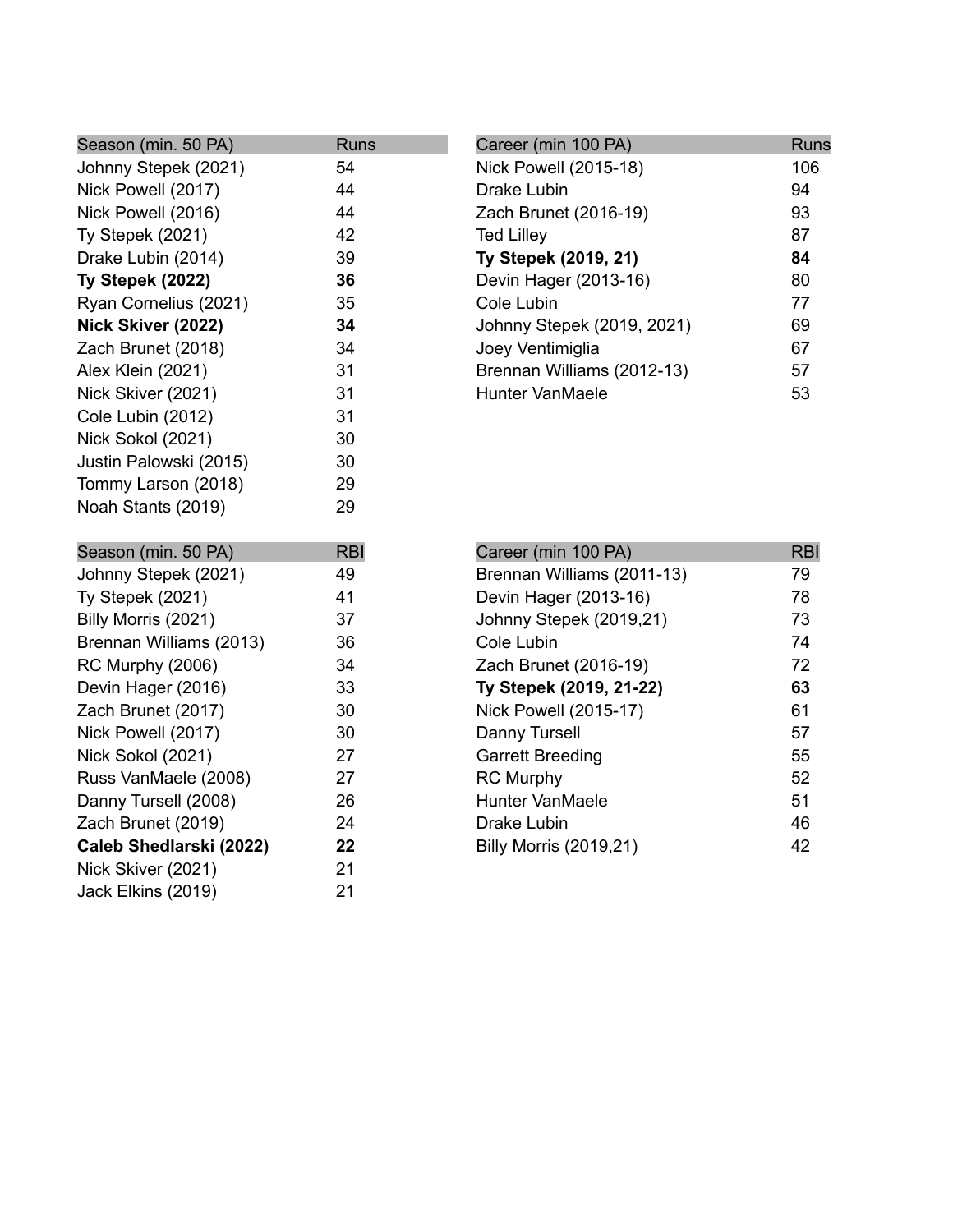| Season (min 50 PA)      | <b>Doubles</b> |
|-------------------------|----------------|
| Ty Stepek (2021)        | 16             |
| Cole Lubin (2010)       | 16             |
| Nick Powell (2017)      | 15             |
| Cole Lubin (2011)       | 15             |
| Zach Brunet (2018)      | 12             |
| Brennan Williams (2013) | 12             |
| Johnny Stepek (2021)    | 11             |
| Zach Brunet (2019)      | 11             |
| Cole Lubin (2012)       | 11             |
| Joey Ventimiglia (2009) | 11             |
| Scott Martin (2005)     | 10             |
| <b>RC Murphy (2006)</b> | 10             |
| Russ VanMaele (2008)    | 10             |
| Ty Stepek (2022)        | 9              |
| Billy Morris (2021)     | 9              |
| Noah Stants (2019)      | 9              |
| Nick Powell (2016)      | 9              |
| Drake Lubin (2014)      | 9              |
| Season (min 50 PA)      | <b>Triples</b> |
| Noah Stants (2019)      | 6              |
| Nick Powell (2017)      | 5              |
| Kevin Miserez (2005)    | 5              |
| Johnny Stepek (2021)    | 4              |
| Kevin Miserez (2004)    | 4              |
| Nick McCormick (2022)   | 3              |
| Billy Morris (2021)     | 3              |
| Nick Powell (2016)      | 3              |

| Career (min 100 PA)        | <b>Doubles</b> |
|----------------------------|----------------|
| Cole Lubin (2010-12)       | 41             |
| Zach Brunet (2016-19)      | 29             |
| Ty Stepek (2019, 21)       | 28             |
| Nick Powell (2016-18)      | 25             |
| Brennan Williams (2012-14) | 25             |
| Joey Ventimiglia           | 22             |
| <b>Garrett Breeding</b>    | 19             |
| Johnny Stepek (2019, 21)   | 16             |
| Drake Lubin (2013-15)      | 15             |
| Brady Schafer (2011-13)    | 14             |
| Russ VanMaele (2006-08)    | 14             |
| Noah Stants (2017-19)      | 13             |
| Hunter VanMaele (2013-15)  | 13             |
| Devin Hager (2013-16)      | 13             |
| Scott Zychowski (2013-15)  | 13             |
|                            |                |

| Career (min 100 PA             | <b>Triples</b> |
|--------------------------------|----------------|
| Kevin Miserez (2004-05)        | 9              |
| Noah Stants (2017-19)          | 8              |
| <b>Nick Powell (2015-17)</b>   | 8              |
| Cole Lubin (2010-12)           | 5              |
| Johnny Stepek (2019,21)        | 4              |
| <b>Billy Morris (2019, 21)</b> | 3              |
| <b>Brendan Clarke</b>          | 3              |
| Nick McCormick (2022-)         | 3              |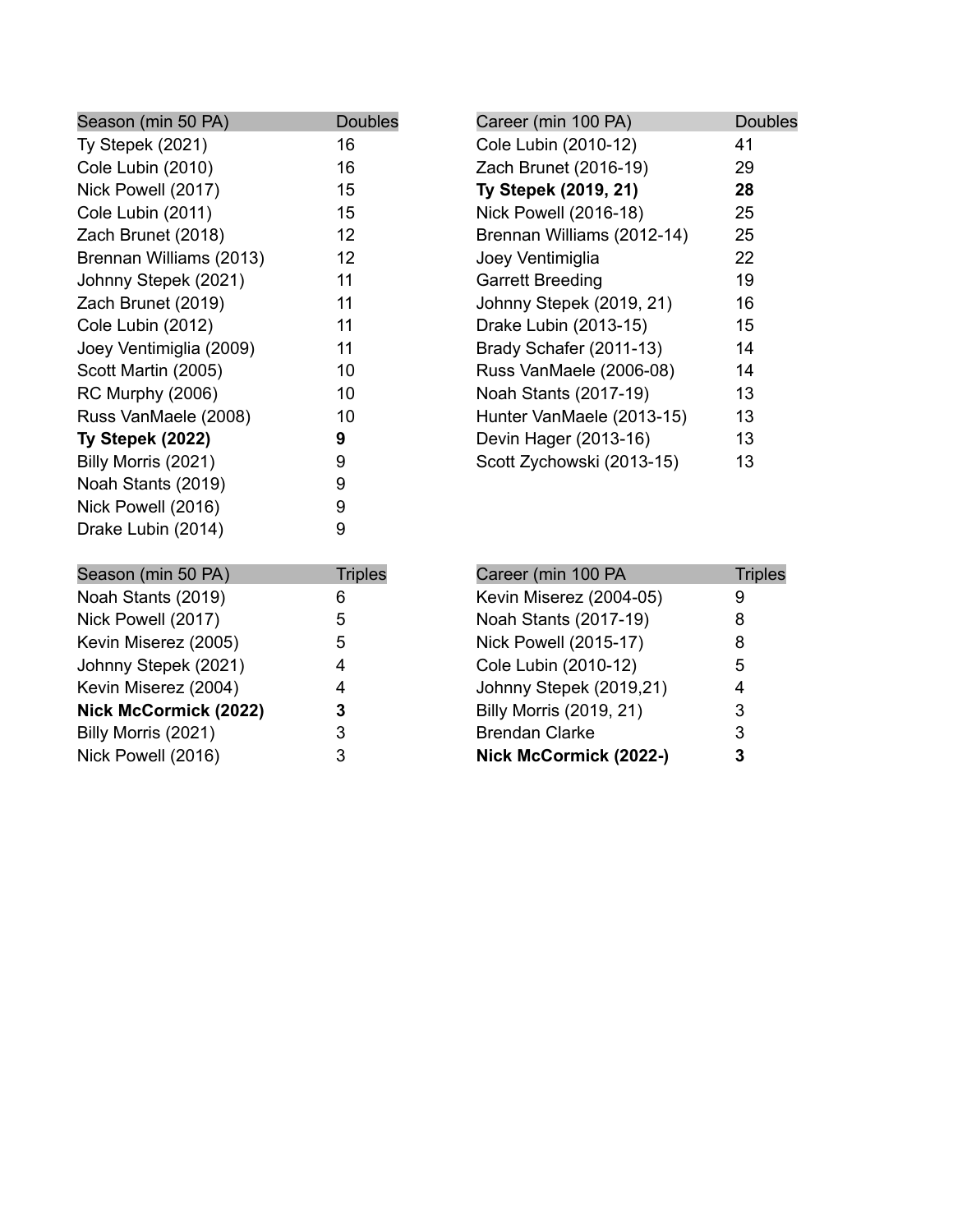| Season (min. 50 PA)     | Home Runs | Career (min. 100 PA)       | Home Runs |
|-------------------------|-----------|----------------------------|-----------|
| Ty Stepek (2022)        | 5         | Ty Stepek (2019, 21-22)    | 10        |
| Johnny Stepek (2021)    | 5         | <b>Kevin Miserez</b>       | 8         |
| Ty Stepek (2021)        | 5         | Zach Brunet (2016-19)      |           |
| Zach Brunet (2019)      | 5         | Brennan Williams (2012-14) |           |
| Brennan Williams (2014) | 5         | Johnny Stepek (2019, 21)   | 5         |
| Kevin Miserez (2004)    | 5         | <b>Troy Morris</b>         | 5         |
| Russ VanMaele (2008)    | 4         | Carter Farr (2016-17)      |           |
| RC Murphy (2006)        |           | Cole Lubin (2010-12)       |           |
| Caleb Shedlarski (2022) |           | <b>RC Murphy</b>           |           |
| Kevin Miserez (2005)    |           | Dane Sayor                 |           |
| Troy Morris (2005)      |           | Joey Ventimigila           |           |
| Dane Sayor (2009)       |           | <b>Garrett Breeding</b>    |           |
| Joey Ventimiglia (2009) |           |                            |           |

| Season (min. 50 PA)     | <b>Base on Balls</b> | Career (min. 100 PA)         | <b>Base On Balls</b> |
|-------------------------|----------------------|------------------------------|----------------------|
| Nick Sokol (2021)       | 32                   | Drake Lubin                  | 70                   |
| Nick Powell (2016)      | 26                   | Zach Brunet (2016-19)        | 54                   |
| Drake Lubin (2015)      | 26                   | Nick Powell (2015-17)        | 53                   |
| Andrew Simon (2015)     | 26                   | <b>Ted Lilly</b>             | 48                   |
| Noah Stants (2019)      | 23                   | Ty Stepek (2019, 21-22)      | 44                   |
| Drake Lubin (2014)      | 23                   | Cole Lubin (2010-12)         | 46                   |
| Billy Morris (2021)     | 22                   | Devin Hager (2013-16)        | 43                   |
| <b>Ty Stepek (2021)</b> | 22                   | <b>Brady Schafer</b>         | 41                   |
| Zach Brunet (2018)      | 21                   | <b>Nick Skiver (2021-22)</b> | 34                   |
| Brendan Clarke (2007)   | 21                   | Tommy Larson (2017-18)       | 34                   |
| Alex Klein (2021)       | 20                   | <b>Brendan Clarke</b>        | 34                   |
| Jacob Titmuss (2022)    | 19                   | Brennan Williams (2012-14)   | 34                   |
| Scott Zychowski (2015)  | 19                   | Scott Zychowski              | 34                   |
| Corey Williams (2013)   | 19                   | Nick Sokol (2021)            | 32                   |
| Adam Baker (2009)       | 19                   |                              |                      |
| Nick Skiver (2022)      | 18                   |                              |                      |
| Johnny Stepek (2021)    | 18                   |                              |                      |
| Zach Brunet (2018)      | 18                   |                              |                      |
| Brennan Williams (2013) | 18                   |                              |                      |
| Cole Lubin (2010)       | 18                   |                              |                      |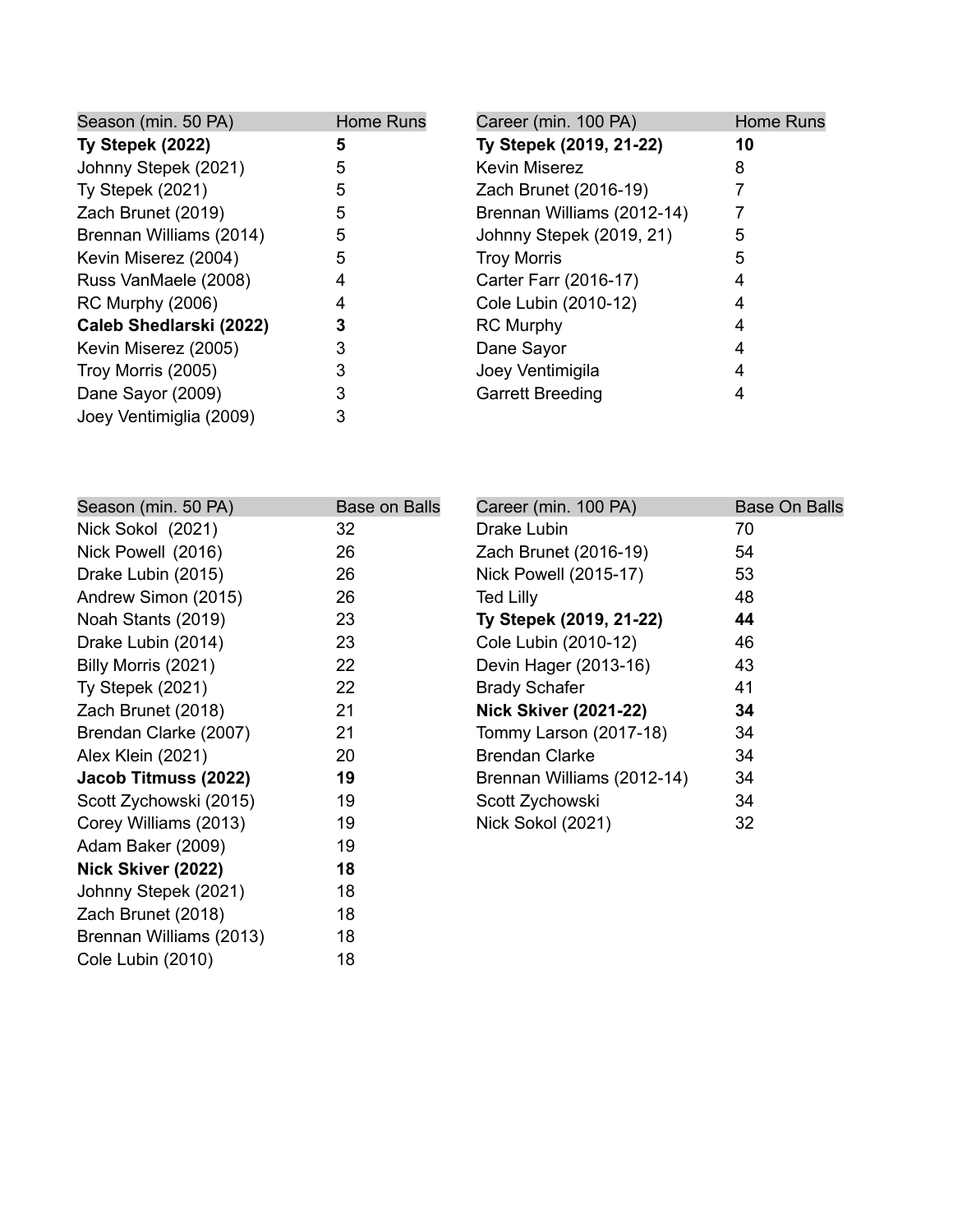| Season (min. 50 PA)     | <b>Stolen Bases</b> | Career (min. 100 PA)         | <b>Stolen Bases</b> |
|-------------------------|---------------------|------------------------------|---------------------|
| Nick Powell (2017)      | 39                  | Nick Powell (2015-17)        | 84                  |
| Nick Powell (2016)      | 38                  | <b>Ted Lilley</b>            | 71                  |
| Ted Lilly (2012)        | 32                  | Zach Brunet (2016-19)        | 68                  |
| Ted Lilly (2011)        | 28                  | Ty Stepek (2019, 21-22)      | 45                  |
| Ryan Cornelius (2021)   | 26                  | Drake Lubin                  | 43                  |
| Tommy Larson (2018)     | 26                  | Devin Hager (2013-16)        | 41                  |
| Drake Lubin (2015)      | 25                  | John Parvin                  | 36                  |
| <b>Ty Stepek (2021)</b> | 23                  | <b>BJ Johnson</b>            | 30                  |
| Zach Brunet (2018)      | 23                  | Tommy Larson (2017-18)       | 29                  |
| Zach Brunet (2019)      | 22                  | Johnny Stepek (2019, 21)     | 26                  |
| Ty Stepek (2022)        | 18                  | Ryan Cornelius (2021)        | 26                  |
| Johnny Stepek (2021)    | 17                  | Bryan Malak (2018-19)        | 26                  |
| Devin Hager (2016)      | 17                  | Matt Janes                   | 25                  |
| Matt Janes (2009)       | 17                  | <b>Nick Skiver (2021-22)</b> | 24                  |
| John Parvin (2005)      | 17                  |                              |                     |
| Devin Hager (2015)      | 16                  |                              |                     |

| Season (min. 50 PA)      | On Base % | Career (min. 100 PA)         | On Base % |
|--------------------------|-----------|------------------------------|-----------|
| Noah Stants (2019)       | .570      | Ty Stepek (2019, 21-22)      | .532      |
| <b>RC Murphy (2006)</b>  | .570      | Noah Stants (2018-19)        | .510      |
| Ty Stepek (2022)         | .567      | Drake Lubin                  | .504      |
| Drake Lubin (2014)       | .558      | Nick Powell (2015-17)        | .491      |
| Jon Friend (2016)        | .538      | Andrew Simon                 | .489      |
| <b>Ty Stepek (2021)</b>  | .537      | Nick Sokol (2021)            | .487      |
| Andrew Simon (2015)      | .531      | Tommy Larson (2017-18)       | .487      |
| Nick Powell (2016)       | .528      | <b>Nick Skiver (2021-22)</b> | .486      |
| Brennan Williams (2013)  | .525      | Ryan Cornelius (2021)        | .484      |
| Johnny Stepek (2021)     | .524      | <b>Corey Williams</b>        | .482      |
| Nick Powell (2017)       | .521      | Jordan Anstandig             | .481      |
| John Parvin (2006)       | .517      | Cole Lubin                   | .475      |
| Jordan Anstanding (2015) | .512      | <b>Brendan Clarke</b>        | .474      |
| Tommy Larson (2018)      | .508      | Scott Zychowski              | .474      |
| Nick Skiver (2022)       | .500      | <b>RC Murphy</b>             | .473      |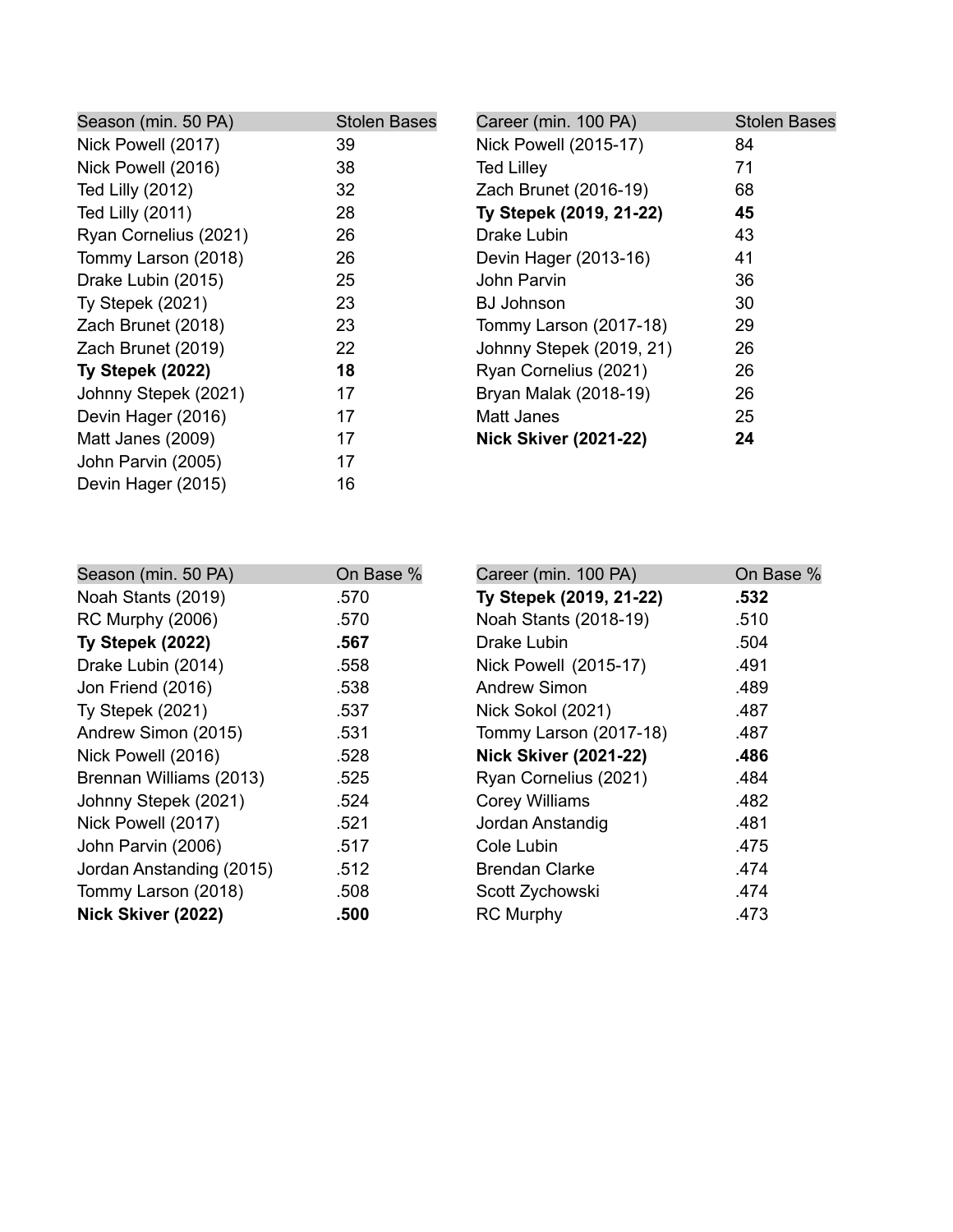| Season (min. 50 PA)     | Slugging % | Career (min. 100 PA)       | Slugging % |
|-------------------------|------------|----------------------------|------------|
| Kevin Miserez (2004)    | .825       | <b>Kevin Miserez</b>       | .686       |
| <b>RC Murphy (2006)</b> | .760       | Ty Stepek (2019, 2021-22)  | .647       |
| Ty Stepek (2022)        | .699       | Noah Stants (2018-19)      | .645       |
| Johnny Stepek (2021)    | .692       | <b>Brennan Williams</b>    | .602       |
| Nick Powell (2017)      | .686       | Cole Lubin                 | .560       |
| Noah Stants (2019)      | .684       | Nick Powell (2015-17)      | .542       |
| Brennan Williams (2014) | .678       | Johnny Stepek (2019, 21)   | .529       |
| Ty Stepek (2021)        | .677       | Caleb Shedlarski (2021-22) | .518       |
| Brennan Williams (2013) | .660       | <b>RC Murphy</b>           | .515       |
| Russ VanMaele ((2008)   | .638       | <b>Russ VanMaele</b>       | .512       |
| Kevin Miserez (2005)    | .591       | <b>Corey Williams</b>      | .494       |
| Cole Lubin (2011)       | .582       | <b>Garrett Breeding</b>    | .493       |
| Jon Friend (2016)       | .578       | <b>Brendan Clarke</b>      | .474       |

| A(.) |
|------|
| 99   |
| 96   |
| 92   |
| 91   |
| 88   |
| 84   |
| 83   |
| 80   |
| 79   |
| 77   |
| 71   |
| 69   |
| 69   |
|      |

| Career (min. 100 PA)         | QAB |
|------------------------------|-----|
| Zach Brunet (2016-19)        | 238 |
| <b>Nick Powell (2015-17)</b> | 195 |
| Devin Hager (2013-16)        | 194 |
| Ty Stepek (2019, 2021-22)    | 184 |
| Johnny Stepek (2019, 21)     | 161 |

| Season (min. 50 PA)          | <b>HBP</b> |
|------------------------------|------------|
| Alex Klein (2021)            | 13         |
| Cooper VanMaele (2016)       | 10         |
| Ty Stepek (2022)             | 8          |
| <b>Nick McCormick (2022)</b> | 7          |
| <b>Ty Stepek (2021)</b>      | 7          |
| Tommy Larson (2018)          | 7          |
| Cooper VanMaele (2017)       | 7          |
| Devin Hager (2016)           |            |

| Career (min. 100 PA)         | <b>HBP</b> |
|------------------------------|------------|
| Alex Klein (2019, 21)        | 18         |
| Cooper VanMaele (2016-17)    | 17         |
| Ty Stepek (2019, 2021-22)    | 16         |
| Devin Hager (2013-16)        | 15         |
| <b>Nick Powell (2015-17)</b> | 13         |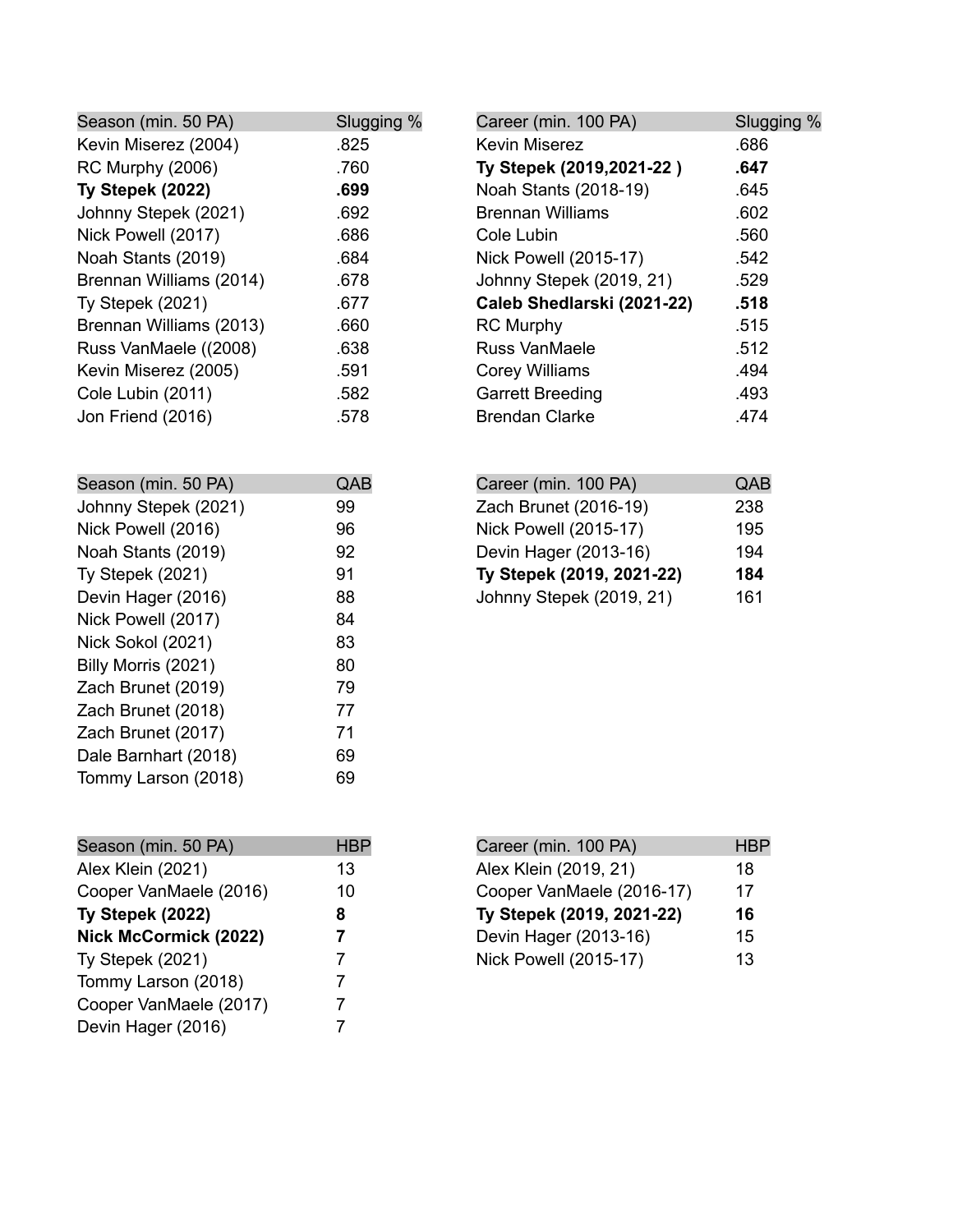# **Individual Pitching Statistics**

|                         |      | Career (min. 40 IP)      | <b>Wins</b> |
|-------------------------|------|--------------------------|-------------|
| Season (min. 24 IP)     | Wins | Zack Northcott (2016-18) | 13          |
| Robbie Whelan (2021)    | 9    | Robbie Whelan (2021-22)  | 11          |
| Drake Lubin (2015)      | 8    | Dale Barnhart (2017-18)  | 10          |
| Dale Barnhart (2018)    | 7    | Devin Hager (2013-16)    | 10          |
| Zack Northcott (2017)   |      | Drake Lubin              | 10          |
| Jack Elkins (2019)      | 6    | Jack Elkins (2018-19)    | 8           |
| Keegan Beckstrom (2019) | 6    | Andy Tinkey (2007-09)    | 8           |
| Andy Tinkey (2008)      | 6    | Danny Tursell            | 8           |
| Danny Tursell (2009)    | 6    | Chris Skalski            | 8           |
| Chris Skalski (2006)    | 6    | Jake Haver (2017-18)     |             |
| Jake Winn (2021)        | 5    | <b>Brett Davis</b>       |             |
| Jake Haver (2018)       | 5    | Hayden Mesh (2019, 21)   | 6           |
| Devin Hager (2016)      | 5    |                          |             |
| Zack Northcott (2016)   | 5    |                          |             |
| Jack Powell (2016)      | 5    |                          |             |

| Season (min. 24 IP)    | Innings Pitched | Career (min. 40 IP)      | <b>Innings Pitched</b> |
|------------------------|-----------------|--------------------------|------------------------|
| Dale Barnhart (2018)   | 73.2            | Zack Northcott (2016-18) | 151.1                  |
| Andy Tinkey (2008)     | 61              | Andy Tinkey (2007-09)    | 141                    |
| Jack Elkins (2019)     | 59.1            | Chris Skalski            | 113.1                  |
| Zack Northcott (2017)  | 59.1            | Dale Barnhart (2017-18)  | 105.2                  |
| Danny Tursell (2009)   | 57              | Jack Elkins (2018-19)    | 92.3                   |
| Cole Lubin (2012)      | 55              | Danny Tursell            | 87.2                   |
| Chris Skalski (2006)   | 54.2            | <b>Hunter VanMaele</b>   | 82.3                   |
| Hunter VanMaele (2013) | 54.1            | Jake Haver               | 82.1                   |
| Zack Northcott (2016)  | 53.2            | Evan Kohler              | 82                     |
| Drake Lubin (2015)     | 48.1            | Cole Lubin               | 79.2                   |
| Hayden Mesh (2021)     | 48              |                          |                        |
| Devin Hager (2016)     | 46.2            |                          |                        |
| Jake Winn (2021)       | 46.2            |                          |                        |
| Robbie Whelan (2021)   | 44              |                          |                        |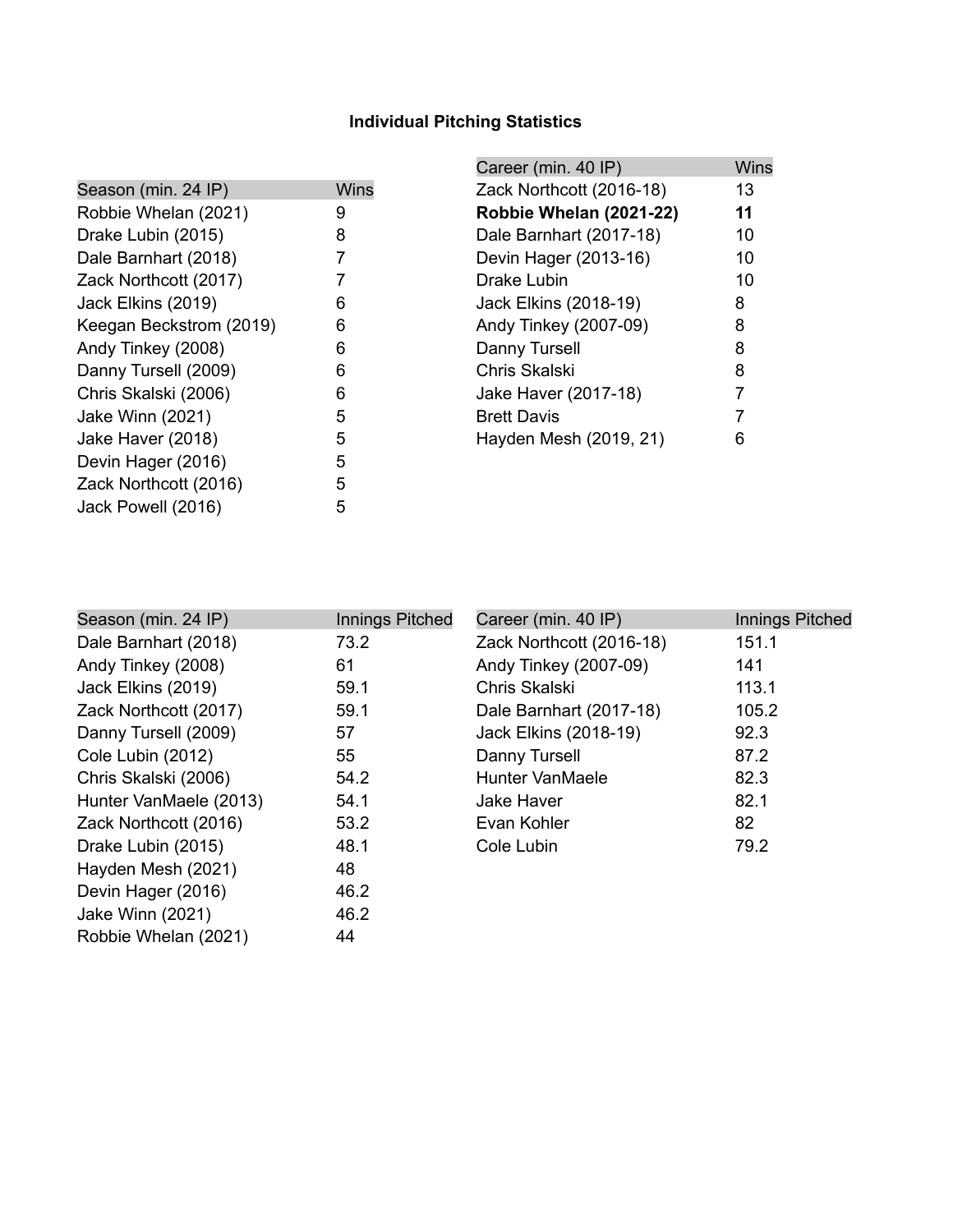| Season (min. 24 IP)    | <b>Saves</b> |
|------------------------|--------------|
| Brady Schafer (2013)   | 8            |
| Noah Stants (2019)     | 5            |
| Robbie Whelan (2021)   | 3            |
| Jonah Farabi (2021)    | 3            |
| Noah Stants (2018)     | 3            |
| Ethan Riley (2008)     | 3            |
| Scott Zychowski (2015) | 3            |

| Career (min. 40 IP)                                 | <b>Saves</b>      |
|-----------------------------------------------------|-------------------|
| Noah Stants (2018-19)                               | 8                 |
| <b>Brady Schafer</b>                                | 8                 |
| Devin Hager (2013-16)                               | 5                 |
| Robbie Whelan (2021-22)                             | 5                 |
| Jonah Farabi (2021-)                                | 3                 |
| Scott Zychowski                                     | 3                 |
| Ethan Riley                                         | 3                 |
| Nick Sivyer                                         | 3                 |
|                                                     |                   |
| $C$ <i>error (min A <math>\overline{AD}</math>)</i> | <b>Ctrilzoo</b> u |

| Season (min. 24 IP)   | <b>Strikeouts</b> |
|-----------------------|-------------------|
| Andy Tinkey (2008)    | 81                |
| Dale Barnhart (2018)  | 75                |
| Danny Tursell (2009)  | 71                |
| Chris Skalski (2006)  | 66                |
| Hayden Mesh (2021)    | 62                |
| Andy Tinkey (2007)    | 57                |
| Zach Brunet (2019)    | 55                |
| Jack Elkins (2019)    | 54                |
| Zack Northcott (2017) | 50                |
| Drake Lubin (2015)    | 50                |
| Ryan Snyder (2014)    | 48                |
| Jake Haver (2018)     | 44                |
| Andy Tinkey (2009)    | 44                |
| Zach Gilbert (2015)   | 39                |

| Career (min. 40 IP)      | <b>Strikeouts</b> |
|--------------------------|-------------------|
| Andy Tinkey (2006-09)    | 186               |
| Zack Northcott (2016-18) | 118               |
| Chris Skalski            | 109               |
| Cole Lubin               | 100               |
| Danny Tursell            | 96                |
| Hayden Mesh (2019, 21)   | 87                |
| <b>Kevin Carson</b>      | 83                |
| Jack Elkins (2018-19)    | 81                |
| Dale Barnhart (2017-18)  | 79                |
| Jake Haver (2017-18)     | 75                |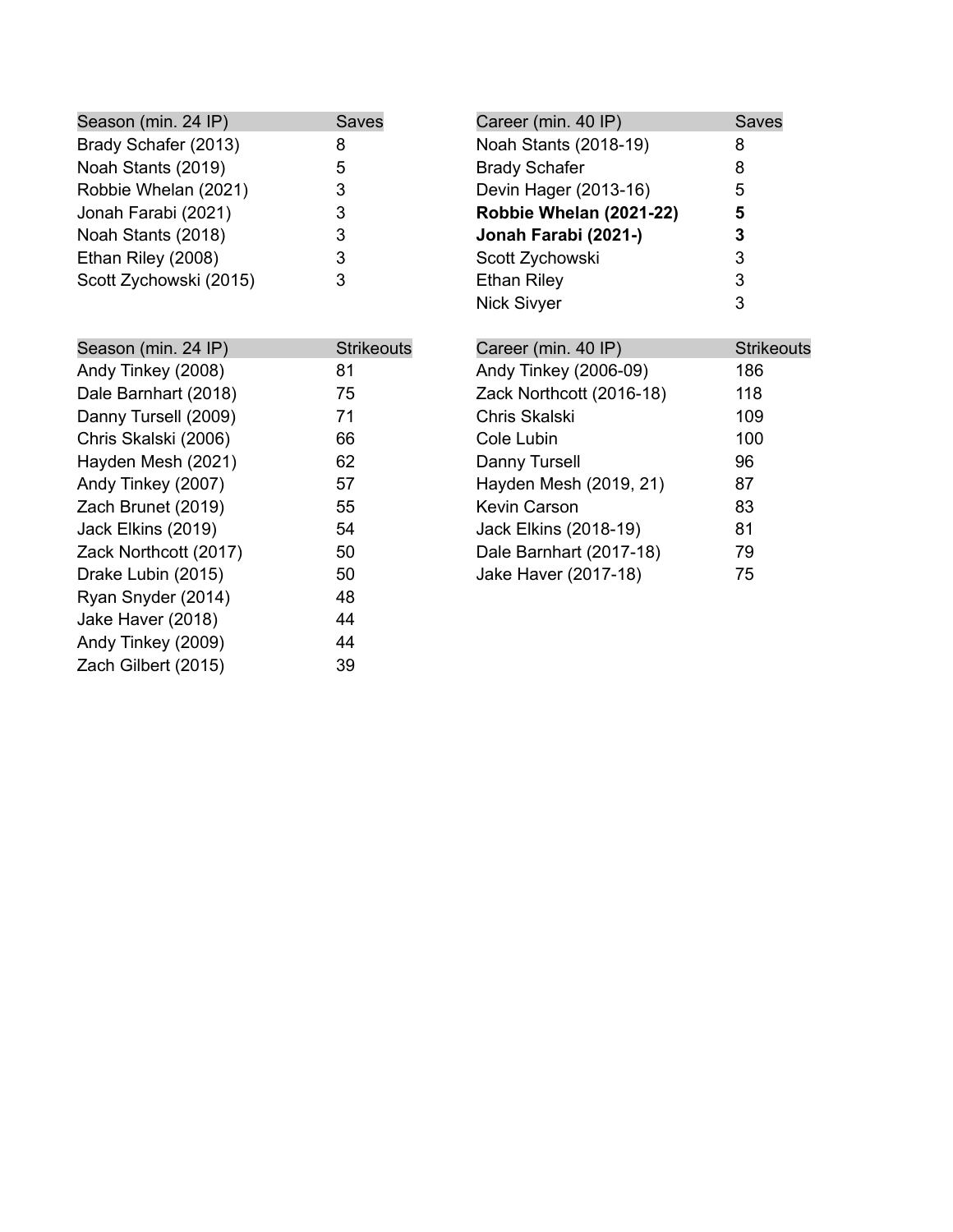| ERA  |
|------|
| 0.86 |
| 1.04 |
| 1.13 |
| 1.18 |
| 1.35 |
| 1.50 |
| 1.54 |
| 1.73 |
| 1.84 |
| 1.97 |
| 1.98 |
| 2.06 |
| 2.07 |
| 2.17 |
|      |

| Career (min. 40 IP)      | ERA  |
|--------------------------|------|
| Dale Barnhart (2017-19)  | 1.19 |
| Drake Lubin (2013-15)    | 1.46 |
| Devin Hager (2016-16)    | 1.78 |
| Jake Haver (2017-18)     | 1.96 |
| Zach Gilbert (2013-15)   | 2.07 |
| <b>Hunter VanMaele</b>   | 2.32 |
| Zack Northcott (2016-18) | 2.35 |
| Danny Tursell            | 2.59 |
| Jack Powell (2016-17)    | 2.85 |
| Chris Skalski            | 2.96 |
| Robbie Whelan (2021-22)  | 3.06 |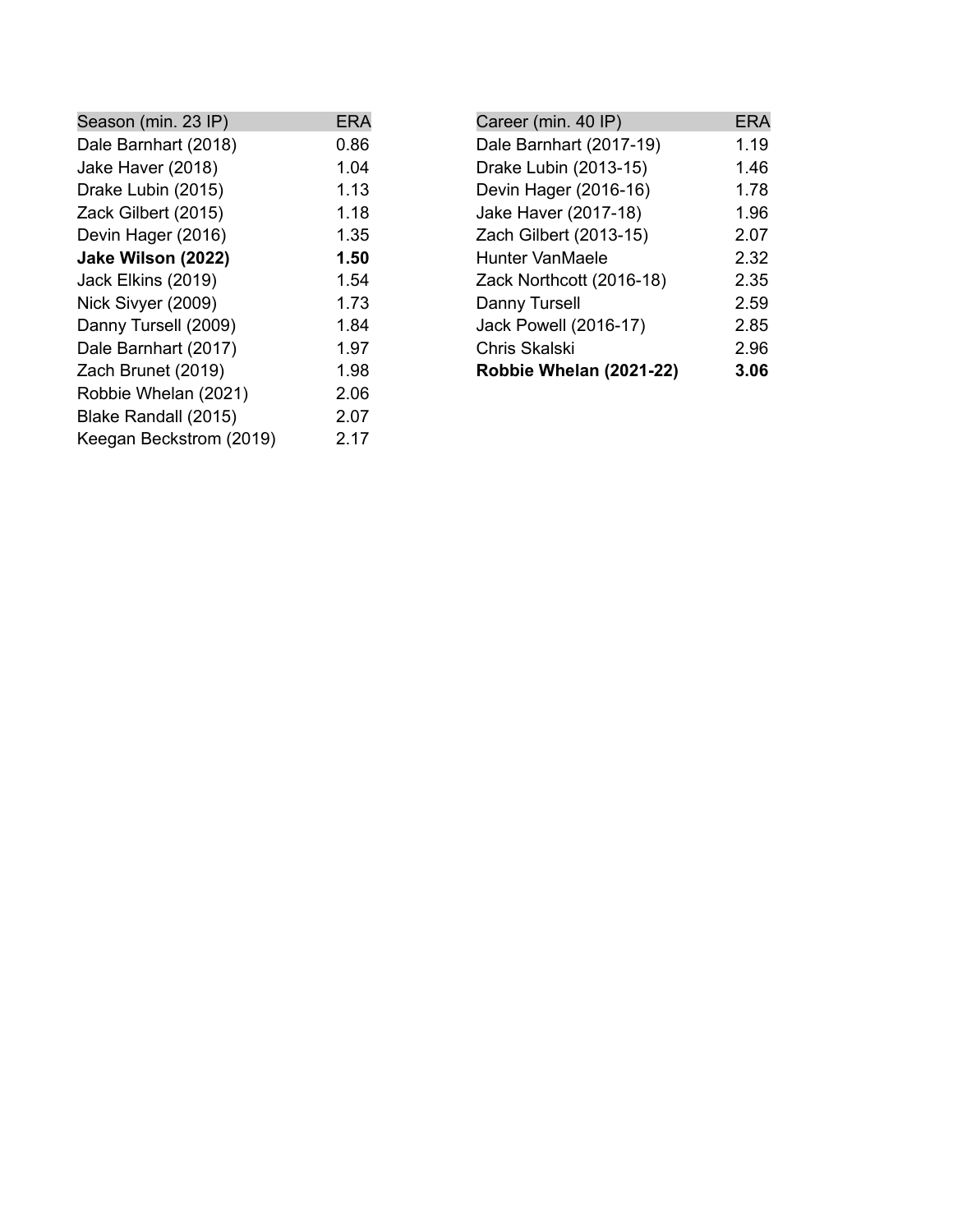#### Team Hitting Statistics

| Season | Wins |        |                        |
|--------|------|--------|------------------------|
| 2021   | 26   | Season | <b>Batting Average</b> |
| 2012   | 25   | 2021   | .344                   |
| 2019   | 24   | 2014   | .333                   |
| 2018   | 24   | 2017   | .325                   |
| 2017   | 24   | 2015   | .322                   |
| 2015   | 23   | 2012   | .321                   |
| 2016   | 22   | 2006   | .308                   |
| 2013   | 22   | 2007   | .303                   |
| 2009   | 20   | 2022   | .298                   |
| 2022   | 17   | 2018   | .295                   |
| 2014   | 16   | 2019   | .294                   |
| 2007   | 13   | 2016   | .291                   |
| 2005   | 13   |        |                        |
|        |      |        |                        |
| Season | OB%  | Season | <b>Runs</b>            |
| 2021   | .456 | 2021   | 318                    |
| 2015   | .434 | 2016   | 230                    |
| 2014   | .434 | 2018   | 228                    |
| 2006   | .419 | 2017   | 228                    |
| 2012   | .417 | 2015   | 217                    |
| 2013   | .405 | 2019   | 207                    |
| 2017   | .400 | 2009   | 203                    |
| 2016   | .393 | 2014   | 199                    |
| 2022   | .389 | 2012   | 199                    |
| 2019   | .381 | 2022   | 192                    |
| 2018   | .380 | 2013   | 191                    |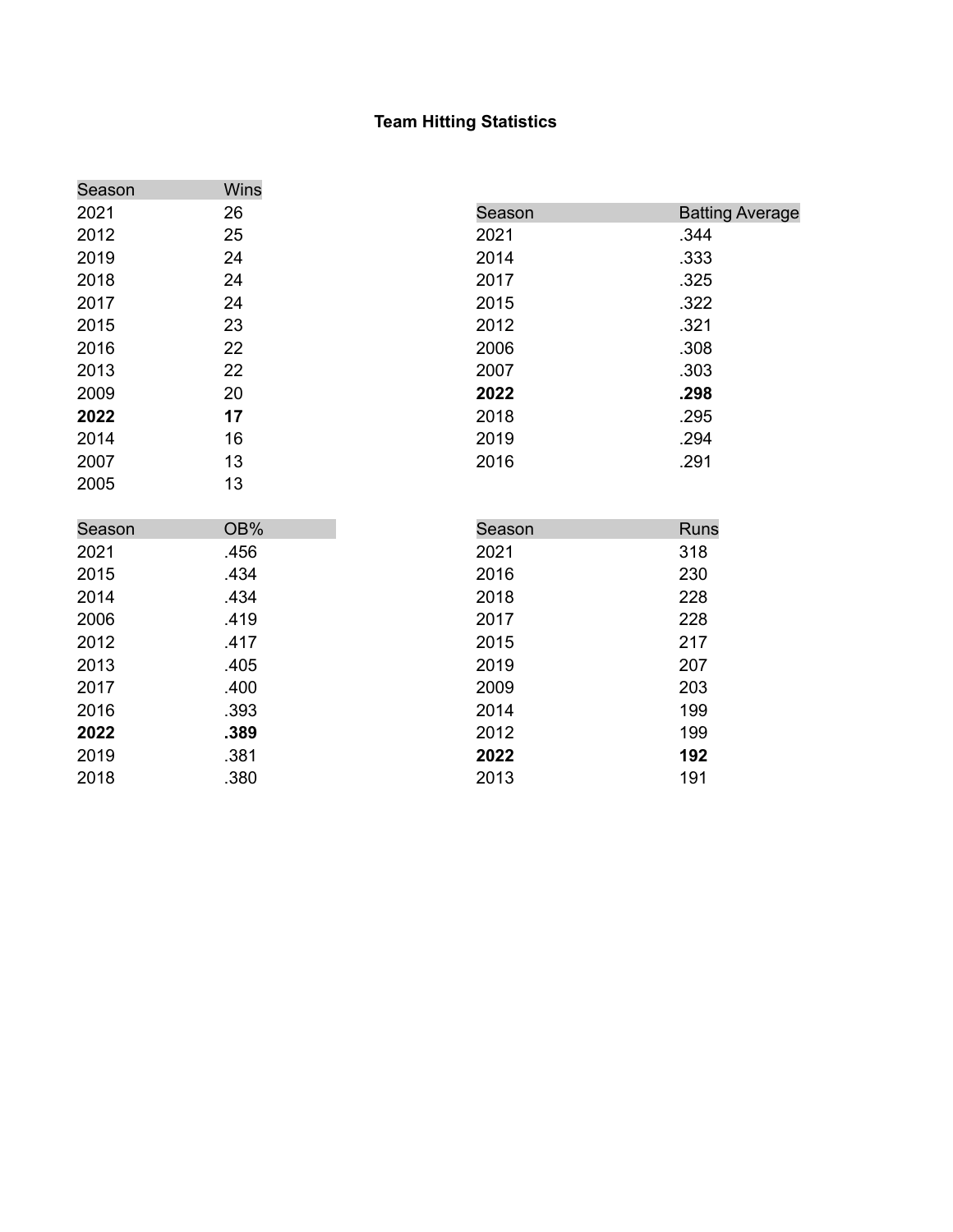| Season | <b>RBI</b> | Season | Slugging % |
|--------|------------|--------|------------|
| 2021   | 260        | 2021   | .458       |
| 2017   | 199        | 2017   | .423       |
| 2016   | 190        | 2014   | .421       |
| 2018   | 181        | 2006   | .417       |
| 2015   | 179        | 2005   | .407       |
| 2009   | 168        | 2008   | .405       |
| 2019   | 164        | 2012   | .386       |
| 2014   | 164        | 2009   | .383       |
| 2013   | 164        | 2015   | .381       |
| 2022   | 163        | 2022   | .379       |
| 2006   | 154        | 2018   | .371       |
| 2007   | 143        |        |            |

| Season | <b>Hits</b> | Season | <b>Home Runs</b> |
|--------|-------------|--------|------------------|
| 2021   | 402         | 2008   | 15               |
| 2018   | 339         | 2021   | 14               |
| 2017   | 332         | 2005   | 14               |
| 2016   | 324         | 2017   | 11               |
| 2019   | 322         | 2006   | 10               |
| 2012   | 286         | 2022   | 9                |
| 2022   | 279         | 2008   | 9                |
| 2014   | 268         | 2019   | 7                |
| 2007   | 262         | 2004   | 7                |
| 2011   | 251         | 2018   | 6                |
| 2008   | 251         | 2014   | 6                |
| 2009   | 244         | 2011   | 6                |
|        |             | 2016   | 5                |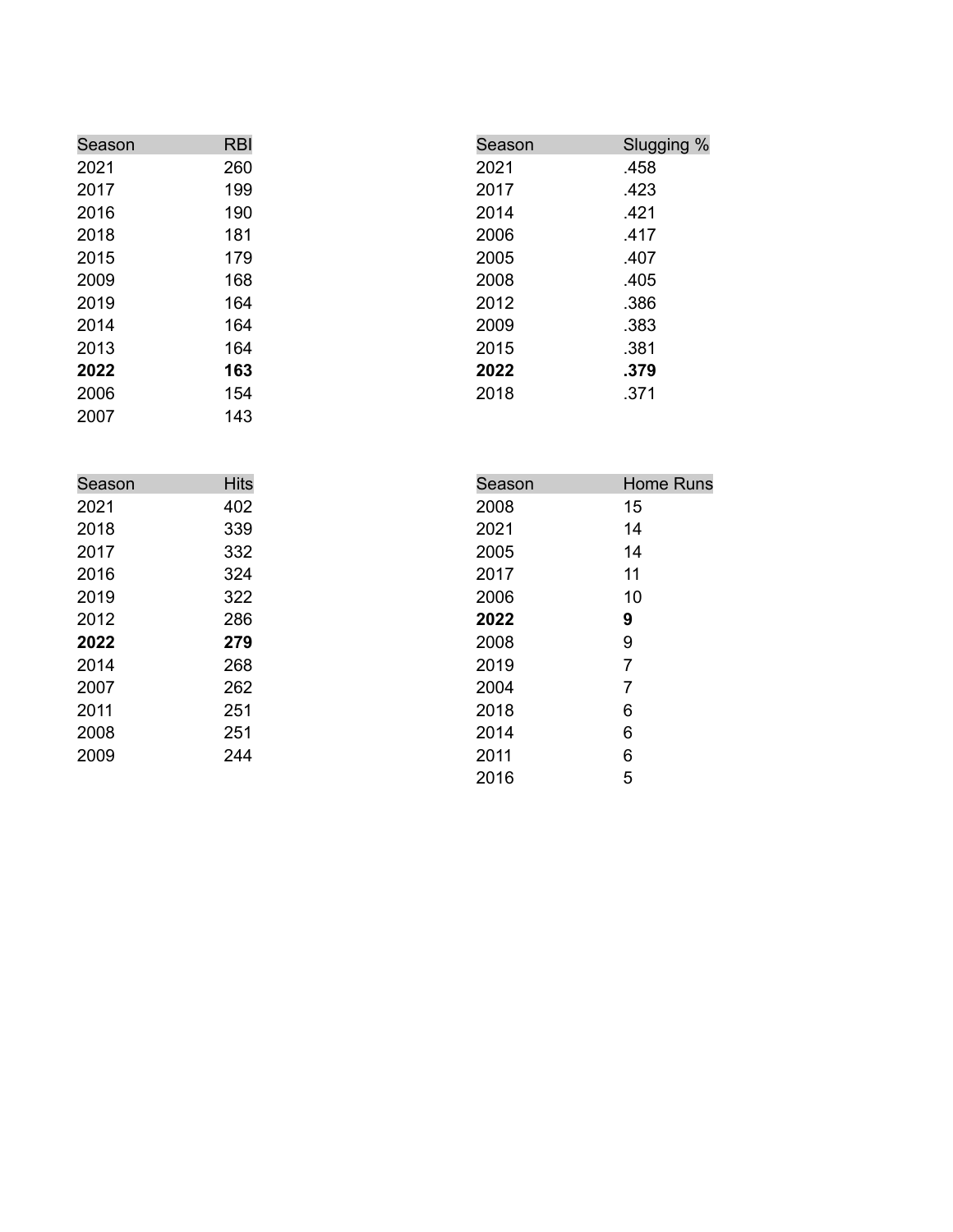| Season | <b>Triples</b> | Season | <b>Walks</b> |
|--------|----------------|--------|--------------|
| 2021   | 13             | 2021   | 201          |
| 2019   | 10             | 2013   | 156          |
| 2017   | 8              | 2015   | 150          |
| 2018   | 7              | 2016   | 139          |
| 2005   | 7              | 2018   | 133          |
| 2016   | 6              | 2009   | 133          |
| 2007   | 6              | 2014   | 129          |
| 2011   | 5              | 2019   | 127          |
| 2009   | 5              | 2006   | 125          |
| 2004   | 5              | 2022   | 119          |
| 2022   | 4              | 2012   | 109          |
| 2015   | 4              | 2017   | 104          |
| 2014   | 4              |        |              |
| 2012   | 4              |        |              |

0 0 8

Season Doubles 0 2 1 5 0 0 8 8 6 0 1 0 4 1 0 1 7 1 0 0 1 2 7 0 1 4 5 0 0 5 5 0 0 9 4 4 0 1 6 3 **0 2 2 1** Season Fieldin g % 201¦ .9 5 4 0 1 .9 3 7 0 1 .9 3 7 0 0 .9 3 4 0 1 .9 2 9 0 1 .9 2 4 0 0 .9 2 4 0 0 .9 2 3 201( .9 2 2  $202^{\circ}$  .9 1 5 0 1 .9 1 3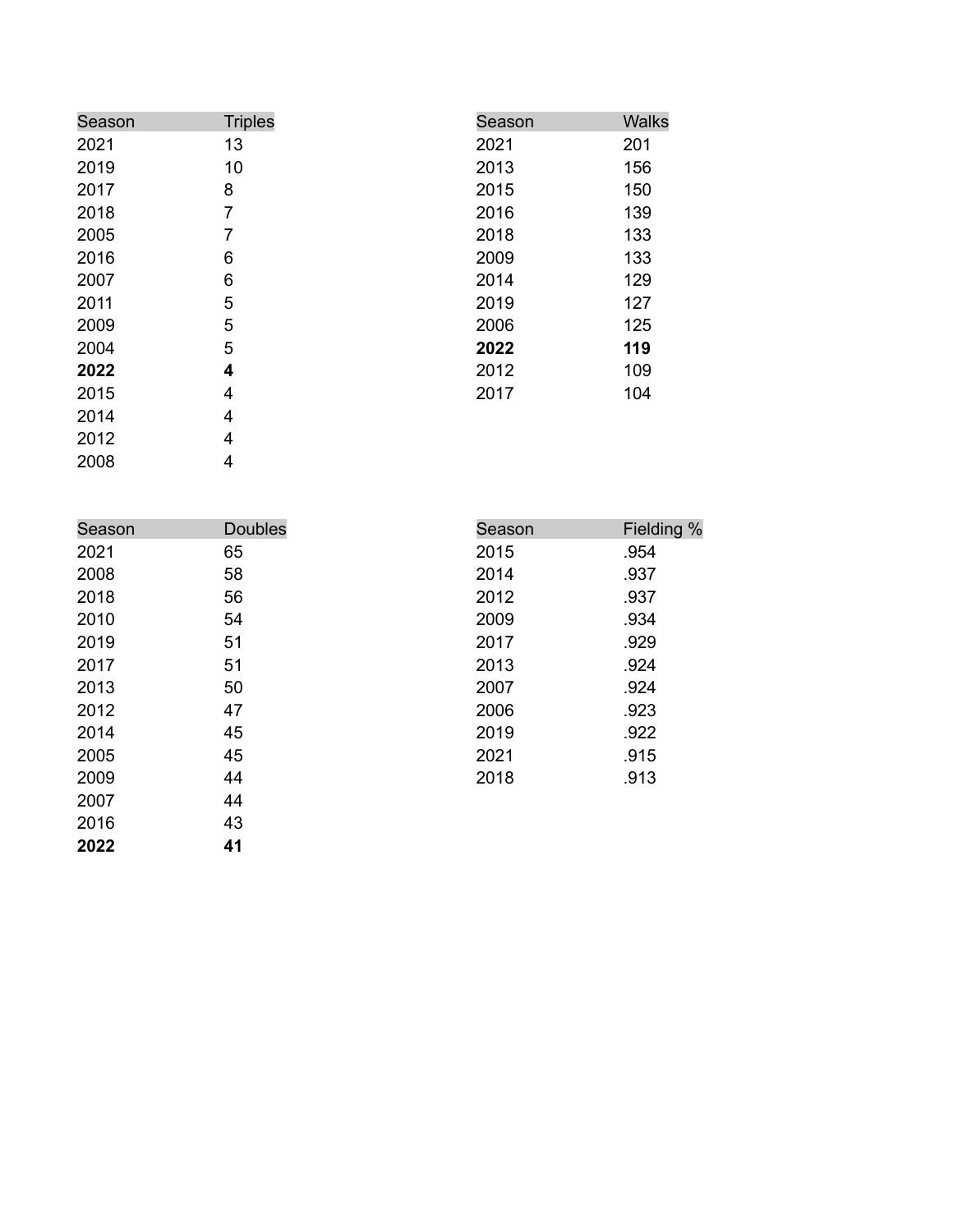| Season | <b>Fewest Strikeouts</b> |
|--------|--------------------------|
| 2014   | 113                      |
| 2015   | 122                      |
| 2013   | 126                      |
| 2006   | 130                      |
| 2012   | 141                      |
| 2016   | 145                      |
| 2017   | 151                      |
| 2011   | 151                      |
| 2010   | 153                      |

| Season | <b>Stolen Bases</b> |
|--------|---------------------|
| 2013   | 156                 |
| 2015   | 150                 |
| 2016   | 139                 |
| 2009   | 133                 |
| 2014   | 129                 |
| 2006   | 125                 |
| 2018   | 123                 |
| 2021   | 120                 |
| 2012   | 109                 |
| 2017   | 104                 |
| 2019   | 100                 |
| 2022   | 98                  |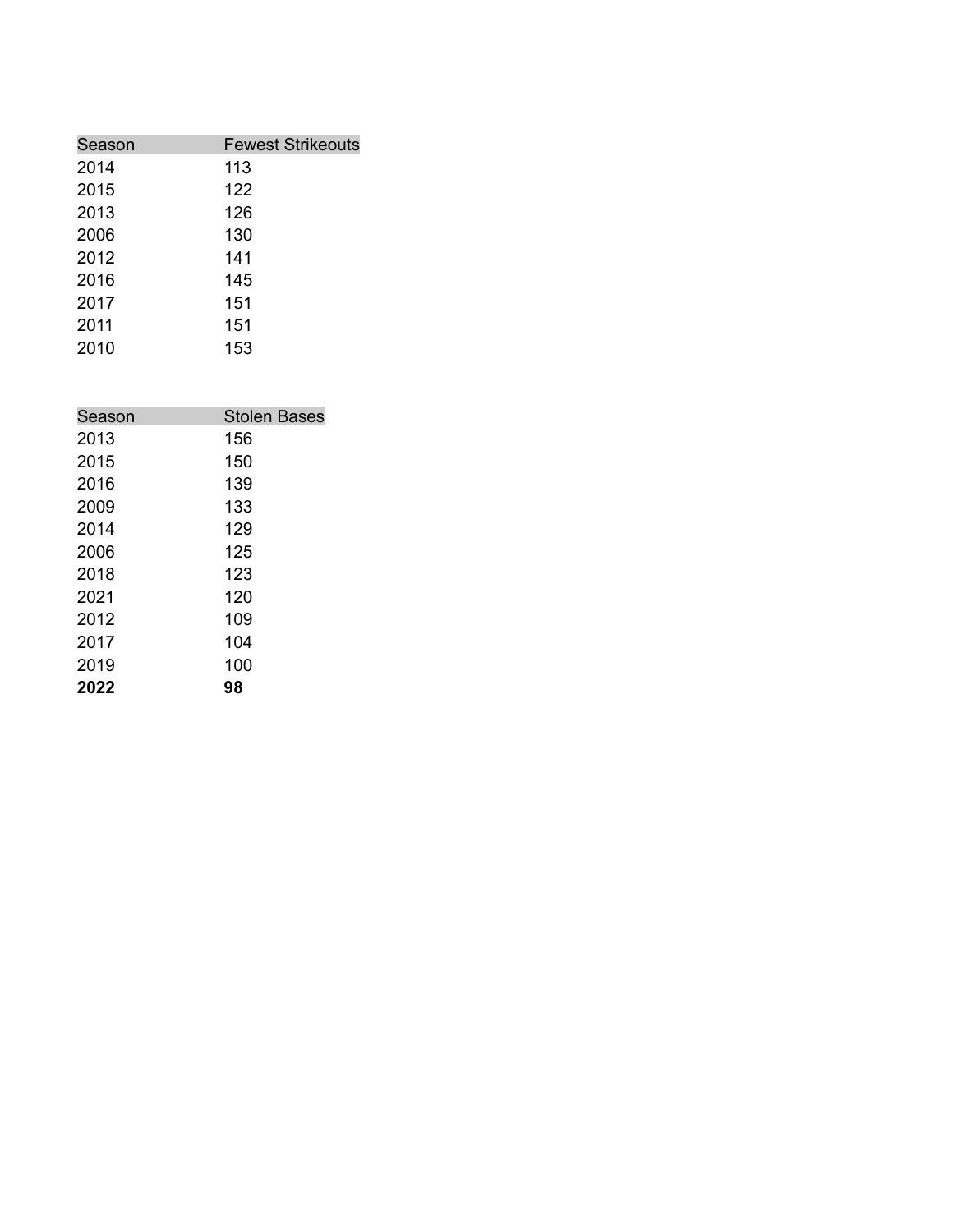## **Team Pitching Statistics**

| Season | <b>ERA</b> | Season | <b>Strikeouts</b> |
|--------|------------|--------|-------------------|
| 2015   | 1.90       | 2019   | 274               |
| 2018   | 2.05       | 2018   | 266               |
| 2019   | 2.35       | 2021   | 249               |
| 2013   | 2.98       | 2009   | 230               |
| 2016   | 3.22       | 2015   | 205               |
| 2022   | 3.46       | 2017   | 190               |
| 2017   | 3.57       | 2012   | 187               |
| 2014   | 3.64       | 2013   | 185               |
| 2009   | 3.65       | 2014   | 180               |
| 2005   | 3.71       |        |                   |
| 2007   | 3.71       |        |                   |

| Season | <b>Runs Allowed</b> | Season | Fewest BB's |
|--------|---------------------|--------|-------------|
| 2015   | 92                  | 2015   | 90          |
| 2018   | 111                 | 2013   | 93          |
| 2013   | 124                 | 2012   | 109         |
| 2012   | 141                 | 2018   | 111         |
| 2019   | 149                 | 2011   | 118         |
| 2009   | 152                 | 2022   | 120         |
| 2018   | 156                 | 2017   | 121         |
| 2006   | 158                 | 2014   | 121         |
| 2005   | 160                 | 2021   | 218         |
| 2004   | 160                 |        |             |
| 2007   | 166                 |        |             |
| 2017   | 167                 |        |             |
| 2022   | 185                 |        |             |

220